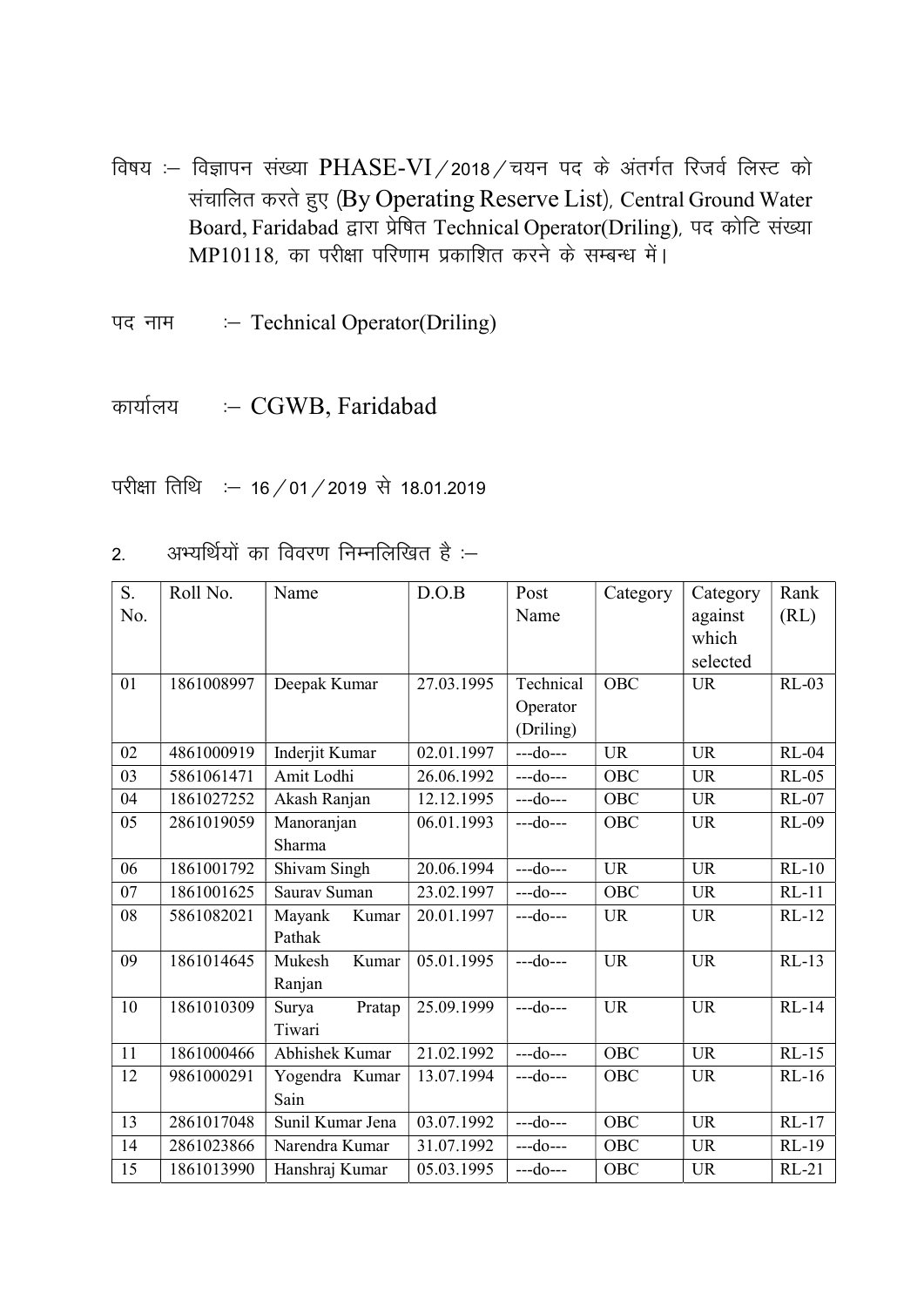| 16 | 2861012924 | Chandan Kumar    | 21.02.1997 | $--do--$       | OBC        | <b>UR</b>  | $RL-22$      |
|----|------------|------------------|------------|----------------|------------|------------|--------------|
| 17 | 1861002240 | Vivek<br>Kumar   | 06.05.1997 | $-$ -do $-$ -- | <b>OBC</b> | <b>UR</b>  | $RL-23$      |
|    |            | Varun            |            |                |            |            |              |
| 18 | 5861002675 | Ankur Kumar      | 08.11.1998 | $--do--$       | OBC        | <b>UR</b>  | <b>RL-24</b> |
| 19 | 5861029207 | Amit Kumar       | 07.09.1991 | $-$ -do $-$ -- | OBC        | <b>UR</b>  | $RL-25$      |
| 20 | 5861005213 | Amit Rathor      | 10.02.1999 | $--do--$       | OBC        | <b>UR</b>  | $RL-26$      |
| 21 | 1861016729 | Bablu Kumar      | 12.02.1996 | $--do--$       | OBC        | <b>UR</b>  | $RL-28$      |
| 22 | 4861000179 | Pintu Kumar      | 05.02.1990 | $--do--$       | OBC        | OBC        | $RL-06$      |
| 23 | 4861004679 | Vinod Kumar      | 18.12.1988 | $--do--$       | OBC        | OBC        | $RL-08$      |
| 24 | 2861014905 | Dharmendra       | 05.01.1989 | $--do--$       | OBC        | <b>OBC</b> | $RL-18$      |
|    |            | Kumar            |            |                |            |            |              |
| 25 | 2861004246 | Pankaj Kumar     | 14.05.1991 | $--do--$       | <b>OBC</b> | <b>OBC</b> | $RL-20$      |
| 26 | 5861078935 | Suraj Mal Raigar | 18.07.1990 | $--do--$       | <b>SC</b>  | <b>SC</b>  | $RL-40$      |
| 27 | 1861004310 | Mahendra Kumar   | 26.12.1991 | ---do---       | <b>SC</b>  | <b>SC</b>  | $RL-60$      |
|    |            | Singh            |            |                |            |            |              |
| 28 | 1861025320 | Vimal<br>Kumar   | 10.06.1966 | $--do--$       | <b>SC</b>  | <b>SC</b>  | $RL-61$      |
|    |            | Kaithal          |            |                |            |            |              |

कर्मचारी चयन आयोग म.प्र.क्षे, रायपुर(छ0गढ़)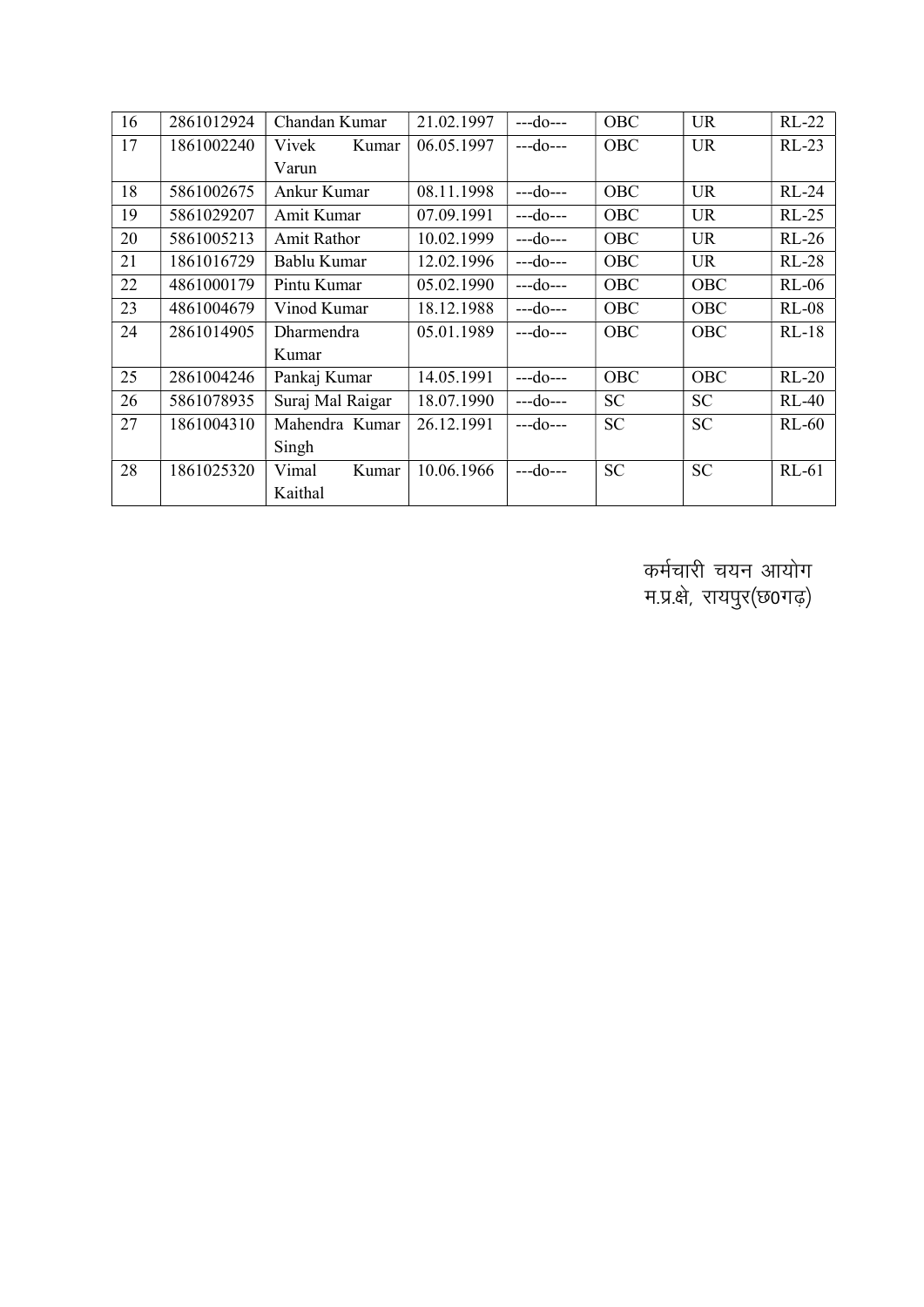विषय :- विज्ञापन संख्या PHASE-VII / 2019 / चयन पद के अंतर्गत रिजर्व लिस्ट को संचालित करते हुए (By Operating Reserve List), BMHRC, Bhopal द्वारा प्रेषित Technician-Non Medical (Boiler), पद कोटि ससंख्या MP11119, का परीक्षा परिणाम प्रकाशित करने के सम्बन्ध में।

:- Technician-Non Medical (Boiler) पद नाम

कार्यालय :- BMHRC, Bhopal

परीक्षा तिथि : - 14 / 10 / 2019 से 16 / 10 / 2019

अभ्यर्थियों का विवरण निम्नलिखित है :–  $2<sup>1</sup>$ 

| $\mathbf{C}$<br>p. | Roll No.   | Name    | D.O.B      | <b>Sex</b> | Categor | $\mid$ Category<br>against | Rank    |
|--------------------|------------|---------|------------|------------|---------|----------------------------|---------|
| No.                |            |         |            |            |         | which selected             | (RL)    |
| 01                 | 5973043442 | Kashish | 10.06.1996 | F          | UR      | UR                         | $RL-01$ |
|                    |            | Agrawal |            |            |         |                            |         |

कर्मचारी चयन आयोग म.प्र.क्षे, रायपुर(छ0गढ़)